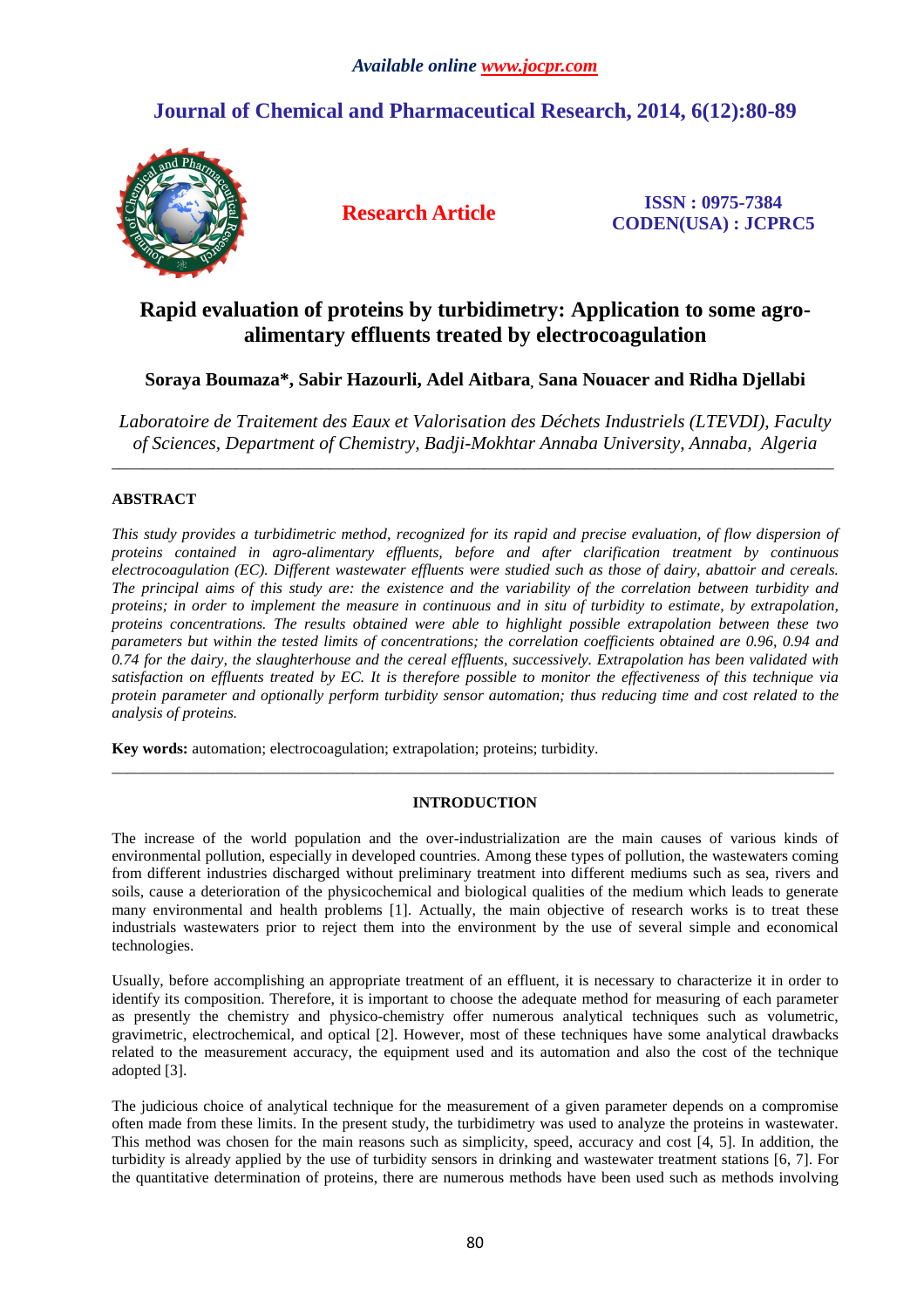the degradation of proteins by chemical means (Kjeldahl method, Dumas, Kofranyi, dosage of sialic acids), titration of formaldehyde, fixation of colorant, colorimetric, electrophoretic, chromatographic, immunologic and by exopeptidases action (Carboxypeptidase A) [8]. However, these methods if they are not long and expensive, most of them cannot be easily automated [9]. In the present study, it was tried to relate the physical measurement of turbidity to the chemical one of proteins (Bradford), the latter was chosen for its performance and low detection limit; it is actually the most commonly used and cited method in the scientific literature [10, 11, 12]. The wastewater coming from different waste stations located in city of Annaba (Algeria) such as dairy, abattoir and cereals were used. The determination of proteins content in these wastewaters before and after the treatment by electrocoagulation (EC) process was achieved using a turbidimeter. The contribution of organic pollution charge in urban effluents, the nutritional and technological importance of proteins in agricultural and food products, make their analysis are undeniable analytical priority as well as in research laboratories that those of control.

*\_\_\_\_\_\_\_\_\_\_\_\_\_\_\_\_\_\_\_\_\_\_\_\_\_\_\_\_\_\_\_\_\_\_\_\_\_\_\_\_\_\_\_\_\_\_\_\_\_\_\_\_\_\_\_\_\_\_\_\_\_\_\_\_\_\_\_\_\_\_\_\_\_\_\_\_\_\_*

#### **EXPERIMENTAL SECTION**

#### **Data about wastewaters studied, parameters and analytical conditions**

Three kinds of wastewaters originating from different agro-industries located in Annaba city (Algeria) were used: dairy wastewater (DW), abattoir wastewater (AW), cereal products wastewater (CPW).The dairy which produces essentially reconstituted milk (water, milk powder, more fat) and the municipal abattoir, are located at 6 km in the south of the Annaba city; these are the only companies that discharge their effluents into the common receivers (Oued Meboudja and Oued Seybouse). For the case of cereal unit that produces particularly pasta, it is located in an industrial area of about 30 km in the south of Annaba city. This industrial unit discharges its waste effluents produced from the production and washing procedures into the neighboring ravines of the city namely in east of Oued Seybouse, northwest of Oued Meboudja and south of Oued El-Rassoul. View to the enormous use of drinking water by these agro-industries, this is lead to produces huge quantities of wastewaters. Dairy factory uses it for the production of milk and milk products as well as for the usual acido-basic cleaning of the installations for their disinfection. In the abattoir, water is used for the washing of the by-products (offal) and the waste removal (fecal contamination, remains of paunch and blood) as well as the global disinfection of the abattoir. For the industry of pasta products, water is employed especially for cleaning production facilities at the end of each workstation. These effluents untreated with in particular organic load constitute a menace of pollution for these valleys or aquatic receptors. For each company, the sampling point chosen is the main collector. It is the meeting place of all the wastewaters: in particular workshops of production with their water of cleaning, disinfection and water of valves. Each sampling was performed on an average sample of 50 liters of waste water, spread out over a whole day with full activity of the workshops of production. For reasons of multiplicity of the analyses and samples, the samples were performed in the same week in May 2013. Other specific samples were performed during all this year until May 2014, with strong and weak load of production of the workshops even at the times of cleanings and disinfections. The parameters chosen for the characterization of pollution are those which make it possible to appreciate better the quality of water to know their potential action about the aquatic receptor and the environment such as pH, temperature, Chemical Oxygen Demand (COD) and the Biological Demand Oxygen for 5 days (BOD<sub>5</sub>) …etc [13]. The pH and the temperature were analyzed on site using a mobile multi-parameters analyzer (CONSORT C535, Belgique) .The other parameters such as turbidity, total suspended solids (TSS), BOD<sub>5</sub> and COD were measured in the laboratory by respecting all the rules of samples conservation during their transport [14, 15]. The turbidity of wastewaters or their degrees of transparency [4] is measured using a turbidimeter (Phywe 2100N). TSS are determined by the classical technique which applied for the separation by direct filtration or centrifugation AFNOR T90: 105 (1979) [16]. The content of proteins in the wastewater samples was analyzed by the chemical method of Bradford (1976) [17], and using a spectrophotometer (Jenway 7315) at a wavelength fixed at 595 nm for a concentration range between 0 to 1 g/L. The measurement of proteins by the Bradford method was used initially in order to compare its results with that of turbidimetry which will subsequently be followed continuously. The analyses of the  $BOD_5$  during 5 days and the COD are performed on original wastewaters according to the experimental protocols of APHA (2005) [18].

## **Equipment and working conditions of dynamic EC treatment process**

#### **Description of the EC process**

The electrocoagulation (EC) is an innovative technology that can be applied for treating of different industrial wastewaters containing organic and mineral pollutants. It is based on the principle of soluble anodes by producing metallic cations such as  $Al^{3+}$  and Fe<sup>3+</sup> in wastewater under a direct current between electrodes (iron, aluminum or alloy). These cations will react the role of coagulant and allow the destabilization by discharge of suspended particles and colloids. The Formation of hydroxides (iron or aluminum) and the particular geometry of electrocoagulation reactor cause flocculation phenomena. During treatment, the electrolytic reactions at the electrodes surface can produce micro-bubbles. After that, fine and insoluble matters like suspended solids, hydrocarbons, oils, fats and colloids of dimensions  $< 10<sup>-2</sup>$  mm will rise to the surface which indicates that the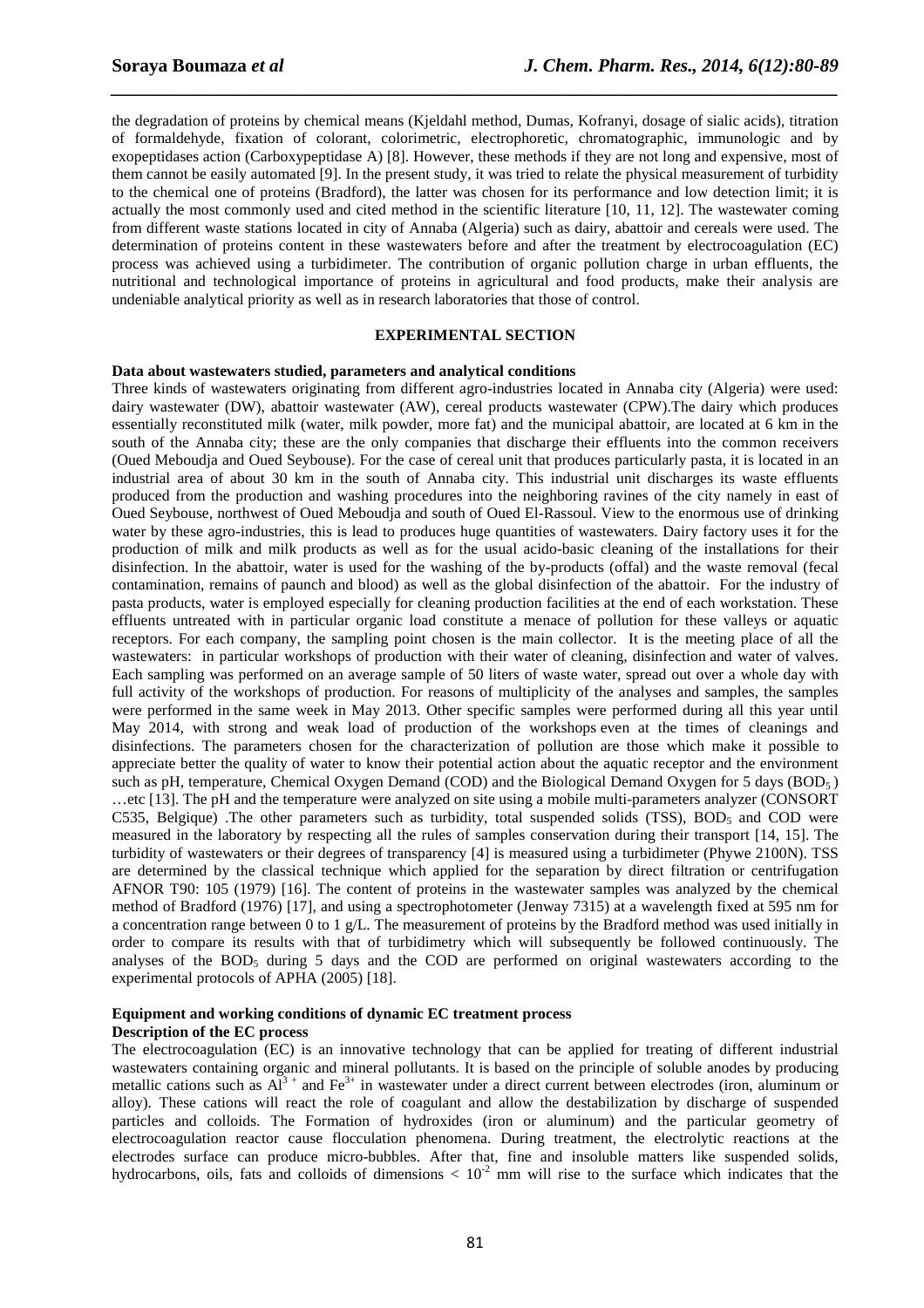wastewater has been treated. At the end of the process, treated water or decontaminated water for the category of the pollution by toxic substances is obtained [19, 20, 21]. The flock of formed sludge is recovered by decantation or flotation depending on the application kind. The uses of this process for water treatment are numerous since it has several advantages such as that a little maintenance, little follow-up by the operator and low energy demand. The energy expenditure is depended each application which is often varied between 0.5 and 4 kWh per m<sup>3</sup> of treated water. The follow-on costs of this procedure are usually less than the majority of other technologies and it can also ensure significant results [22]. In fact, the EC can also be used properly in rural areas or, if electricity is not available, by applying of solar panels attached to the EC device [23, 24]. Since to the dissolution of the sacrificial electrodes, various species are generated in relation with pH of the solution and in the presence of various chemical species [25, 26]. In the case of aluminum electrode which has been used in the present work, the main reactions that can take place are the following (Equations 1-2-3):

*\_\_\_\_\_\_\_\_\_\_\_\_\_\_\_\_\_\_\_\_\_\_\_\_\_\_\_\_\_\_\_\_\_\_\_\_\_\_\_\_\_\_\_\_\_\_\_\_\_\_\_\_\_\_\_\_\_\_\_\_\_\_\_\_\_\_\_\_\_\_\_\_\_\_\_\_\_\_*

Anode: 
$$
Al(s) \rightarrow Al^{+3}(aq) + 3e^{-}
$$
 (1)

Cathode: 
$$
3H_2(l) + 3e \rightarrow 3OH(aq) + 3/2 H_2(g)
$$
 (2)

In the solution:  $Al^{+3}$  (aq) + 3H<sub>2</sub>O (l)  $\rightarrow$ Al (OH) <sub>3</sub> (s) + 3H<sup>+</sup> (aq) (3)



**1- Electrochemical reactor, 2 - Aluminium Electrodes, 3 - Peristaltic pump, 4 - Potentiostat, 5 - Ammeter, 6 - Supply reservoir, 7 - Exit reactor (sampling point)** 

#### **Set up of EC experimental used**

Experiments of EC were performed on different agro-industrial wastewaters at temperature of laboratory ( $20 \pm 2^{\circ}$ C) in an electrochemical reactor glass of a capacity of 1 liter. It was chosen for its simplicity of only two electrodes and its ease of use, wherein two plates of aluminum electrodes are located and between them the wastewater effluent is flowed for treating **(Fig. 1)**. The two electrodes were approximately equal in size of 15 cm in length 3 cm in width with an effective area of 45 cm<sup>2</sup>. The spacing between these electrodes is 1 cm. This low value was chosen in order to limit not only the ohmic voltage drop, but also to avoid the clogging. In the reactor, the fluid from the waste container was upwardly pumped through a peristaltic pump (Master degree Flex L/S Model 77202-60) in order to work with low flows and to avoid the gas bubbles. By the use of a potentiostat (Metrix–AX-502), the electrodes were connected to a direct current power supply for an electrical current  $(15 \text{ mA/cm}^2)$  which allows a uniform dissolution of the metal at the anode and a regular hydrogen releasing at the cathode. The control of the current power was simultaneously maintained on this potentiostat and on an amilliammeter (SKY-Sronic-600-527) connected in series. Potassium chloride (KCl  $2 \times 10^{-2}$  mol/L) is added to increase the solution conductivity and the applied circulation flow is fixed at 1.75 ml/min. The electrolysis was chosen as 2 h, because beyond this duration the effectiveness of the treatment gets to its maximum until a period of 55 h when it would be decreased due to the accumulation of produced sludge. The adopted experimental conditions were derived from the results of a study on the effectiveness of pre-treatment of effluents coming from an industrial dairy using coagulation-flocculation and electrocoagulation dynamics in our laboratory [27]. At selected time intervals, samples of treated water were collected at the outlet of the reactor to analyze proteins by turbidimetry until an optimum efficiency was reached. The turbidity, which was the key parameter in the monitoring of the wastewater to be treated, presented an error average of approximately  $\pm$  3%. All other parameters: TSS, BOD<sub>5</sub>, COD, pH etc were measured in a batch-wise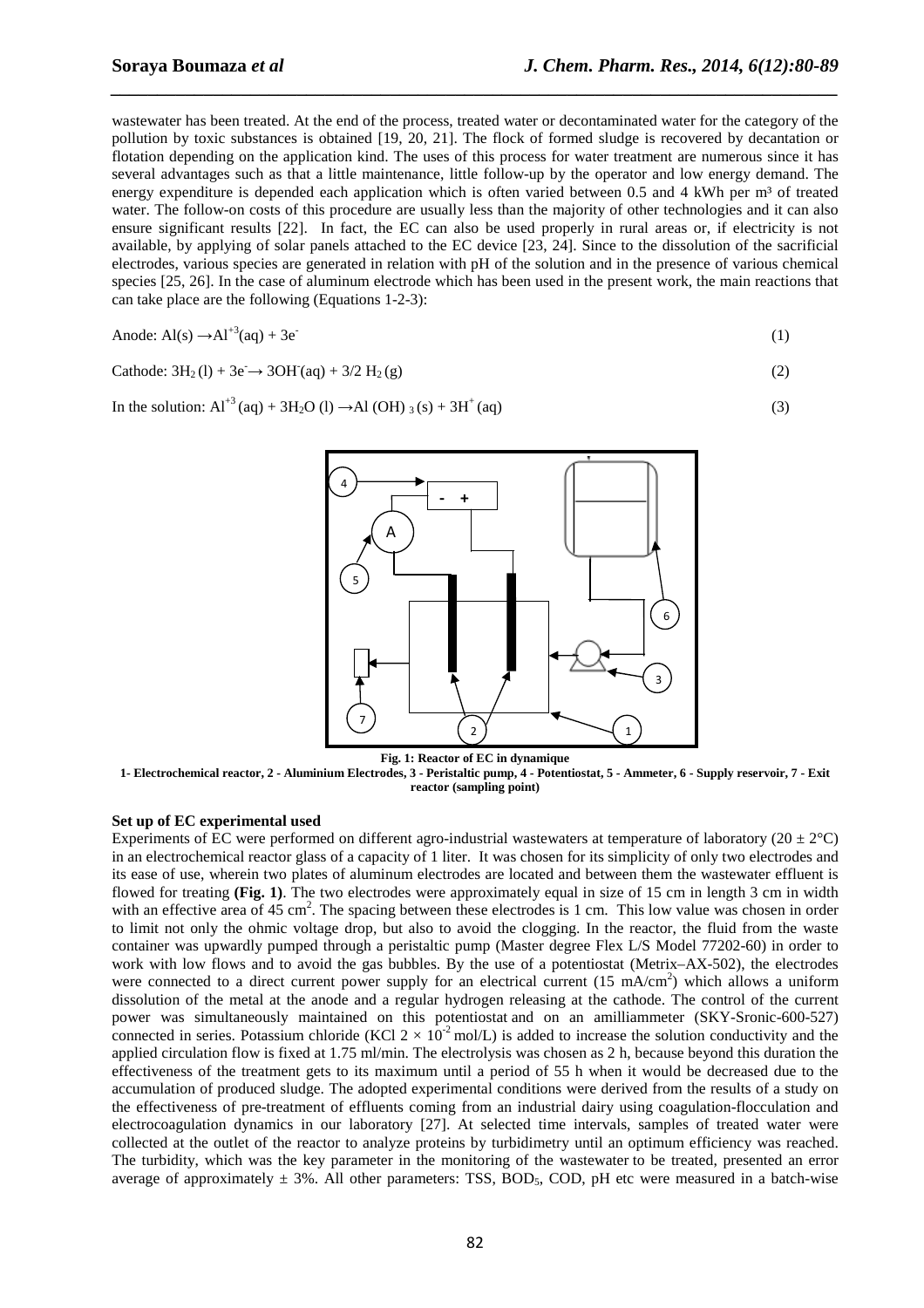manner. Between each test**,** the electrodes were removed from the reactor, rinsed thoroughly with dilute hydrchloric acid ( $10^{-2}$  M) and then with distilled water to remove the salt deposits from the solution. All the chemical compounds used have an analytical grade (Sigma®-Aldrich, U.K.), and all the solutions were prepared with ultrapure water with a resistivity 18 MΩcm. Whether for the proteins parameter or any other parameters followed in continuous and discontinuous successively, the abatement rate of a given parameter *X*, expressed as a percentage *TX* (%), is calculated using following formula (Equation 4):

*\_\_\_\_\_\_\_\_\_\_\_\_\_\_\_\_\_\_\_\_\_\_\_\_\_\_\_\_\_\_\_\_\_\_\_\_\_\_\_\_\_\_\_\_\_\_\_\_\_\_\_\_\_\_\_\_\_\_\_\_\_\_\_\_\_\_\_\_\_\_\_\_\_\_\_\_\_\_*

$$
TX (\%) = (\mathcal{C}_{\mathrm{i}} X - \mathcal{C}_{\mathrm{f}} X) \; 100/\mathcal{C}_{\mathrm{i}} X
$$

*C*<sub>*X*</sub> and *C*<sub>*iX*</sub>: Value of a parameter successively before and after treatment.

#### **RESULTS AND DISCUSSION**

#### **Analyses of wastewater before treatment by EC**

As mentioned above, the studied wastewaters have enormous amounts of different contaminations with an irregular manner, containing biodegradable matters essentially organic, which can have negative consequences to the aquatic receptors. The characterization of these wastewaters by analysis of selected parameters is essential which allows appreciating their potential actions on the environment in general. The toxicity parameters are not taken into account since as a rule the primary materials such as milk powder, fat (dairy), sheep and cattle in particular (abattoir), durum wheat (cereals) are previously analyzed by the exporter and the importer in officially approved laboratories **(Table 1)**, includes all parameters analyzed, thus characterizing the wastewater pollution studied, in full production activity (average values) taking into account to the same parameters, specific measures (extreme values). The values recorded for parameters TSS, COD, BOD, and in some cases the temperature and pH, greatly exceed the limit values from relating Algerian standard to industrial discharges liquid [28]. For each kind of wastewater studied, found results are of the same order of level as those of wastewater from dairy "ORLAC" of Bir Khadem in Algeria [29] of six samples of abattoirs in Canada [30] and cereals [31]. The mean values of temperature and pH of wastewater from the main collectors are acceptable in view of the standard. However, it is important to notice that extreme occasional values over 30°C and 3 to about 10 in pH units. High temperatures are mainly due to the warm waters of flushing from heating appliances. These temperatures accelerate the acidification process by fermentation of sugars contained in the various products release and enhance the formation of bacterial biomass and algae causing unpleasant odors. The high temperature also inhibits the aquatic life; many organisms with no thermal control mechanisms will have their vital activities slowed [32, 33]. Extreme pH variations would be related to overdose in acid-base cleaning products, insufficient rinsing of production equipment and also to natural bacterial acidification of certain sugars contained in waste. For example as in the case of lactose that turns into lactic acid by an enzymatic pathway. Such amplitude of pH is detrimental to the environment and to the concrete network; it would also have negative consequences for flora and fauna aquatic whose growth of pH is between 6 and 7.2 [32]. The modifications in pH would also entail a discount by solution of mineral salts in the aquatic receptors. The excess of TSS in all studied wastewaters, can significantly affect the operation of the sewer system.

Large particles decantable and colloidal can cause nuisances such as sludge deposits and clogging aquatic receptors funds. The settled sludge is noxious to the maintenance of the natural biological edifices [32, 33]. Often, the TSS is identified by turbidity [4]. However, the relation between turbidity and the concentration of TSS remains a difficult issue to treat [34]. Indeed, it depends on several parameters, including the geometric and optical characteristics of suspended particles that are heterogeneous and variable in wastewater. For this reason, the explanation of the results of the differences between these two parameters is not too easy to put en relation. For all the studied waters, measured turbidity is high and irregular. Releases are constantly turbid; which would cause a very difficult light scattering in the aquatic receiving environment and compromise the growth of photosynthetic organisms. As an Indication, water inlet to the production units are very clear, turbidity are less than or equal to 4 NTU. Moreover, colloidal particles or non decantable matters can also represent the turbidity parameter; the protein is an example of these particles [4].

The results of proteins found by the Bradford method, after prior calibration **(Fig. 2)**, are all relatively low compared to other studies where values between 1988 to 3213 mg/L are achieved in an abattoir for example [35]. The dilution effect, where frequent washings at the level of the production workshops, could explain the results in protein found. For the results of COD or BOD, the values found in full activity of production units or grab samples are all high and superior to the standard due to the organic load of wastewater studied. Reports COD/BOD of wastewater from dairy, abattoir and cereals, are of 4.0, 3.4 and 5.2 respectively. They indicate an eminent biodegradability of release. This one would be more complete if the bacterial metabolism were not inhibited, by moments, by the excessive presence of detergents. These reports are comparable to those of the majority of agro-industries with average organic load [36, 37, 38].

(4)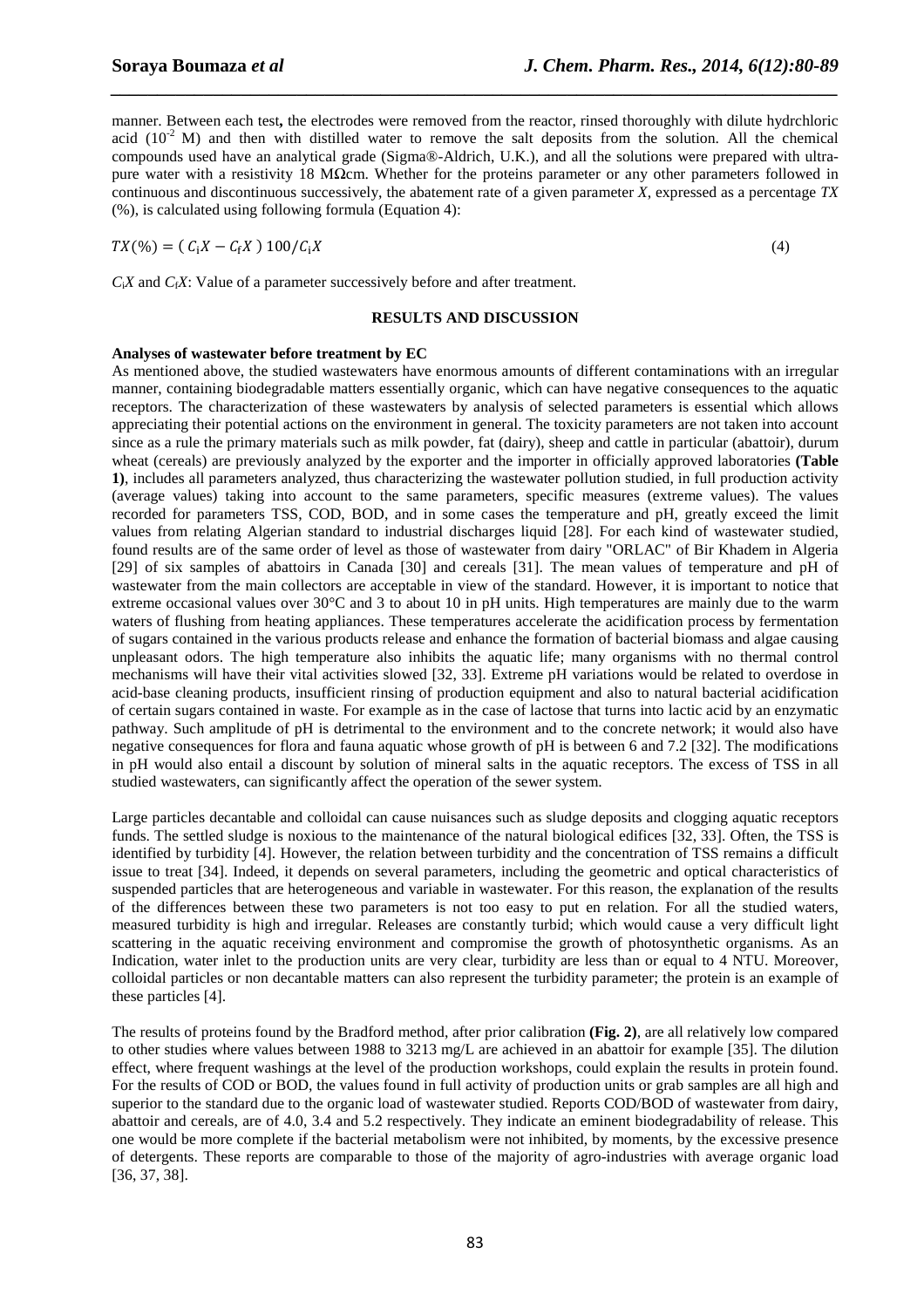

*\_\_\_\_\_\_\_\_\_\_\_\_\_\_\_\_\_\_\_\_\_\_\_\_\_\_\_\_\_\_\_\_\_\_\_\_\_\_\_\_\_\_\_\_\_\_\_\_\_\_\_\_\_\_\_\_\_\_\_\_\_\_\_\_\_\_\_\_\_\_\_\_\_\_\_\_\_\_*

**Fig. 2: Calibration curve of Bovine Serum Albumin (BSA) for the proportioning of protein by the method of Bradford (calibration range 0 to 1 g/L)** 

|                                    | <b>Result wastewater</b> |                    |                 |                     |                |                   |                                    |  |  |
|------------------------------------|--------------------------|--------------------|-----------------|---------------------|----------------|-------------------|------------------------------------|--|--|
| <b>Parameters</b>                  | dairy                    |                    | <b>Abattoir</b> |                     | <b>Cereals</b> |                   |                                    |  |  |
|                                    | <b>Vave</b>              | <b>VpExt</b>       | <b>Vave</b>     | <b>VpExt</b>        | <b>Vave</b>    | <b>VpExt</b>      | Algerian standard industrial waste |  |  |
| Temperature $(^{\circ}C)$          | 25                       | 20<br>to<br>34     | 21              | 20<br>to<br>32      | 22             | 19<br>to<br>31    | lower than 30°C (ocean discharge)  |  |  |
| pH                                 | 6.9                      | 3.0<br>to<br>9.9   | 6.5             | 6.0<br>to<br>7.9    | 5.3            | 4.9<br>to<br>7.8  | 6.5 to 8.5                         |  |  |
| TSS (mg/L)                         | 430                      | 260<br>to<br>640   | 250             | 150<br>to<br>401    | 218            | 110<br>to<br>350  | 40                                 |  |  |
| $\text{COD}$ (mgO <sub>2</sub> /L) | 5118                     | 2300<br>to<br>6375 | 9442            | 4330<br>to<br>11530 | 952            | 566<br>to<br>1570 | 120                                |  |  |
| $BOD_5 (mgO2/L)$                   | 1270                     | 1093<br>to<br>3197 | 2810            | 1820<br>to<br>3162  | 183            | 120<br>to<br>392  | 35                                 |  |  |
| <b>Turbidity (NTU)</b>             | 1035                     | 990<br>to<br>1050  | 1020            | 650<br>to<br>1512   | 255            | 35<br>to<br>260   |                                    |  |  |
| Proteins (Bradford) (mg/L)         | 624                      | 590<br>to<br>1000  | 2215            | 1600<br>to<br>3200  | 42             | 30<br>to<br>80    |                                    |  |  |

| Table 1: Main characteristics of wastewaters before to treatment by EC |  |
|------------------------------------------------------------------------|--|
|------------------------------------------------------------------------|--|

### **Influence of the dilution of wastewaters studied on the results of analyses of turbidity and proteins**

This experiment of the influence of dilution on the results of proportioning of turbidity and proteins was performed while analyzing first for each of the parameters, the wastewater on the outlet of the collector of each unit production studied. Progressive dilution with ultrapure water of these wastewater and the systematic analysis of proteins and turbidity at each dilution rate, made it possible to represent the results of determination of protein **(Fig. 3A)** and turbidity **(Fig. 3B)**. These results show a very good distribution or correlation of the values of proteins and turbidity with the rate of dilution of wastewater; correlation coefficients given by the curves are satisfactory for the waters of dairy and abattoir. However, the cereal unit presents an  $\mathbb{R}^2$  of 0.74 for proteins, that would be due to the low initial concentration of protein  $(0.04 \text{ g/L})$ , which is low compared to other studied water samples; the dilution effect further reduces this concentration and makes the measurement absorbsometric of protein inaccurate. For this case, the use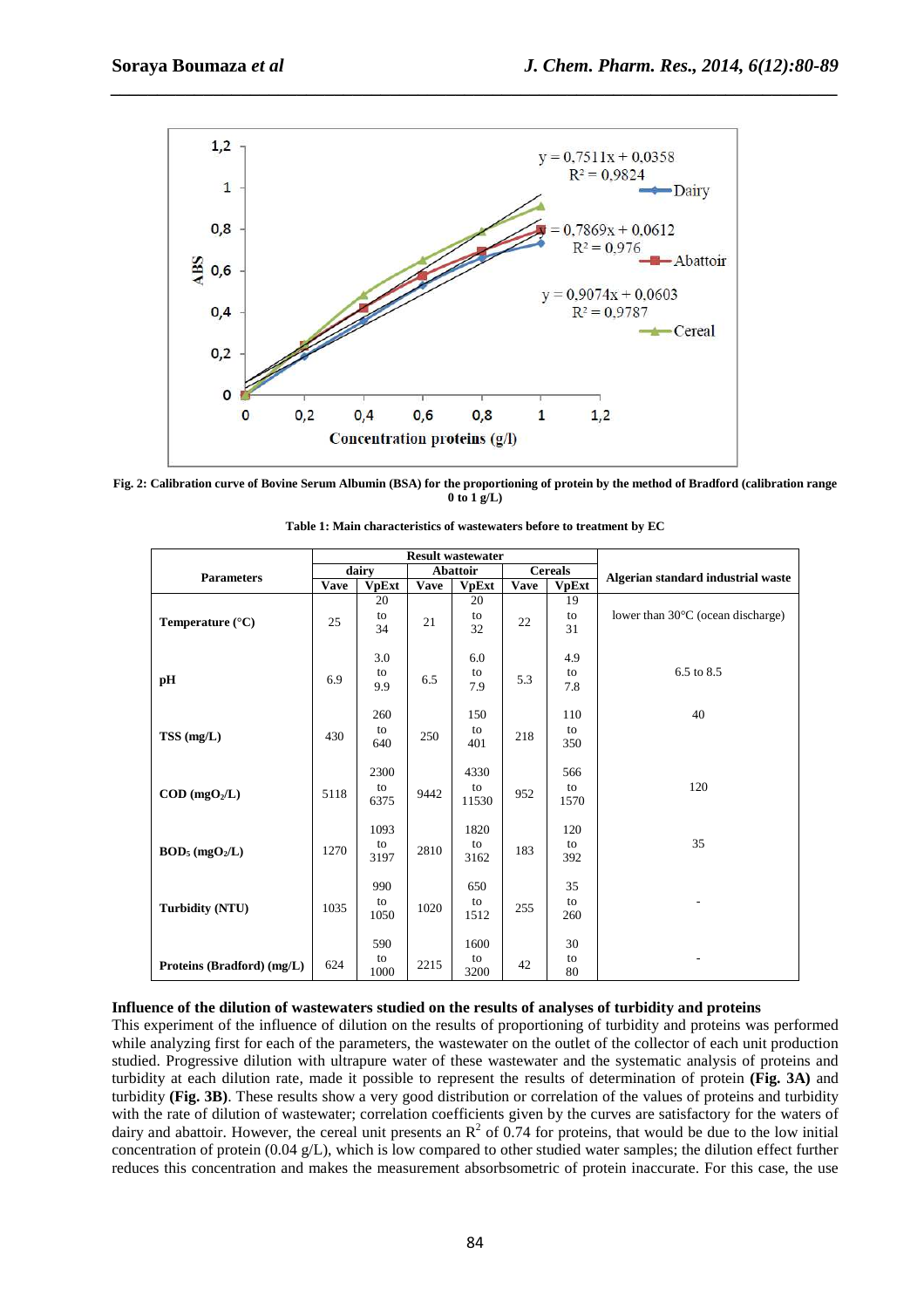of the method of Bradford becomes uncertain and the dilution effect for the cereal unit is not convincing for a broad extrapolation.

*\_\_\_\_\_\_\_\_\_\_\_\_\_\_\_\_\_\_\_\_\_\_\_\_\_\_\_\_\_\_\_\_\_\_\_\_\_\_\_\_\_\_\_\_\_\_\_\_\_\_\_\_\_\_\_\_\_\_\_\_\_\_\_\_\_\_\_\_\_\_\_\_\_\_\_\_\_\_*



**Fig. 3: Graphical Representation of the influence of dilution of wastewater on the measurement of proteins (A) and (B) turbidity**  *Initial Turbidity wastewater of dairy 1035 NTU; Initial protein concentration 624 mg/L Initial Turbidity wastewater of abattoir 1020NTU; Initial protein concentration 2215 mg/L Initial Turbidity wastewater of cereal 255 NTU; initial Protein concentration 42 mg/L*

#### **Extrapolation of turbidity in protein measurements**

Given that the correlation of measurements of turbidity and proteins of the effluent to the identical dilutions reported in **Figure 3** is satisfactory, you can with the same measures, to, establish then, an expression linking these two parameters. **Figure 4** gives linear functions with coefficients of correlation of 0.96, 0.94 and 0.74 for wastewaters of dairy, abattoir and cereals respectively. As for the effect of dilution, an extrapolation turbidity protein is also limited for the unit of cereal because of the low proteins initial concentrations and turbidity. These results of extrapolation will dispense to systematically perform measurements of proteins, which are costly in reagents and waste of time. This allows being up and quickly operational because measurements of turbidity are fast.

It is obvious that the correlation and extrapolation are possible only for the ranges of concentration of protein and tested turbidity values that are usually encountered in agro-food wastewaters [39, 30, 38 ].

To confirm and observe the possibility to generalize the extrapolation to effluents of different nature and composition, the equation of the curve was taken to strong correlation coefficient of the dairy ( $y = 1.772$  x - 72.75). then to calculate starting from this equation estimated turbidity and compare it to real turbidity or measured at the exit of the main collector of five agro alimentary samples including wastewaters of abattoir and cereals. All water samples were collected in the locality, in one day of full production activity. The results are presented in **Table 2**. It can be noticed that the results are far from conclusive to the views of significant relative deviations. It therefore seems a priori that such an equation applies only to a single type of effluent. A hypothesis on the causes of variation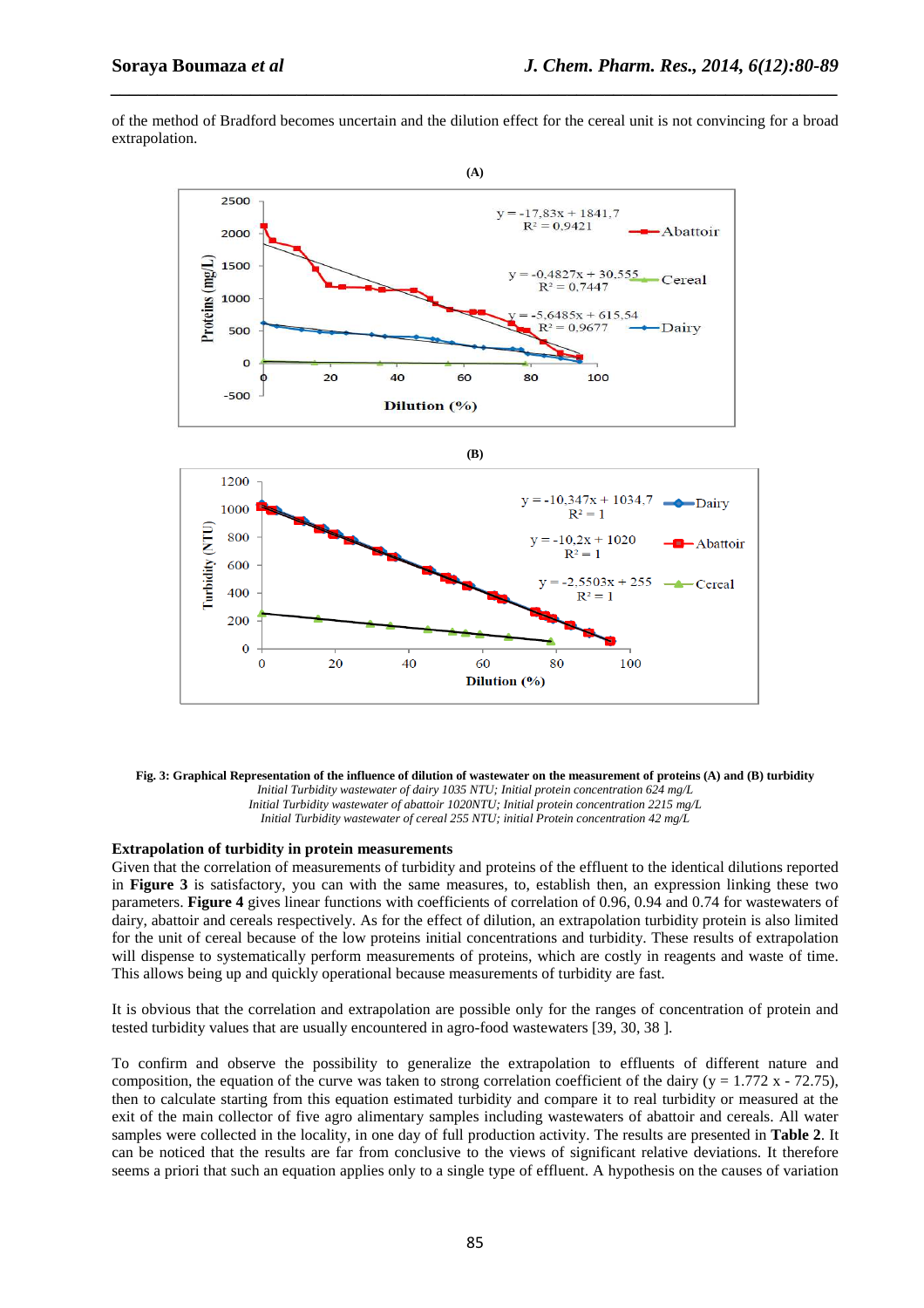between the effluents agro-alimentary and the effluents of dairy can be the proteins known as "soluble". Indeed, the soluble organic matters very present in the agro-alimentary effluents cannot appear by turbidimetry. Water containing a low concentration out of proteins, limiting of advantage extrapolation as well as the method of measure adopted. However the number of samples tested, remaining low it is undoubtedly hasty to draw now this kind of conclusion at least for the samples from the unit poultry abattoir, silos washing of wheat samples and the drinks unit, juice.

*\_\_\_\_\_\_\_\_\_\_\_\_\_\_\_\_\_\_\_\_\_\_\_\_\_\_\_\_\_\_\_\_\_\_\_\_\_\_\_\_\_\_\_\_\_\_\_\_\_\_\_\_\_\_\_\_\_\_\_\_\_\_\_\_\_\_\_\_\_\_\_\_\_\_\_\_\_\_*



**Fig. 4: Extrapolation of measurements of turbidity to proteins for the different wastewaters studied** 

| Table 2. Application of the relationship between correlations of the dairy to other effluents |  |  |  |
|-----------------------------------------------------------------------------------------------|--|--|--|
|-----------------------------------------------------------------------------------------------|--|--|--|

| Wastewater nature                 | Proteins $(mg/L)$ | <b>Turbidity reels</b><br>(NTU) | Turbidity estimate (NTU) | Ecart $(\% )$ |
|-----------------------------------|-------------------|---------------------------------|--------------------------|---------------|
| Unit demolition, poultry cutting. | 1090              | 920                             | 1859                     | $-50$         |
| silos washing of wheat            | 49                | 90                              |                          | 84            |
| <b>Gas unit drinks, Juices</b>    | 3440              | 1063                            | 6025                     | -82           |
| <b>Local abattoir</b>             | 2215              | 1020                            | 3853                     | $-73$         |
| Unit cereals                      |                   | 255                             | 1.7                      | 99            |

**Control continuously of proteins by extrapolation of turbidity measurements: application in treatment by EC**  Current research aims to limit the contaminations of industrial origins by proposing simple and less expensive techniques of treatment. From this point of view the EC is particularly interesting especially for its aspect nonpolluting and its facility of automation which adapts well to the desired turbidity/protein extrapolation. The study of the pretreatment of clarification by EC proposed, is designed to reduce the pollution matters of wastewaters of dairy, abattoir and cereal which is essentially organic more precisely proteinic. The reduction of organic matter and mineral wastewater by EC consists in destabilizing the colloidal substances of negative overall charge, in an insoluble particulate form which will be eliminated by decantation. This reduction passes by mechanisms of electrooxidation, complexation of surface, electrostatic attraction and chemical modification, has been largely studied [40].

The results obtained by this process operating conditions already applied to the laboratory when a study on the effectiveness of pre-treatment of the effluents from an industrial dairy by coagulation-flocculation and electrocoagulation in Dynamics [27] are presented in **Figure 5**. Reducing of protein values come from the extrapolation of measurements of turbidities in the treatment of EC based on **Figure 4** and Equation (4). From the results of extrapolation of measurements of turbidities on the protein concentrations **(Fig. 4)**, can then easily find concentrations of proteins at any time of the treatment and consequently can be able to control the effectiveness of the process compared to the parameter protein and proceed in the end to a possible automation in turbidity sensor. For what is the effectiveness of the process of EC, 30 min time of electrolysis are sufficient to reduce the organic load of the waters studied at considerable rates ranging between 90 and 100% at pH between 6 and 7.5 favorable to the formation of flocks precipitant aluminum hydroxyl.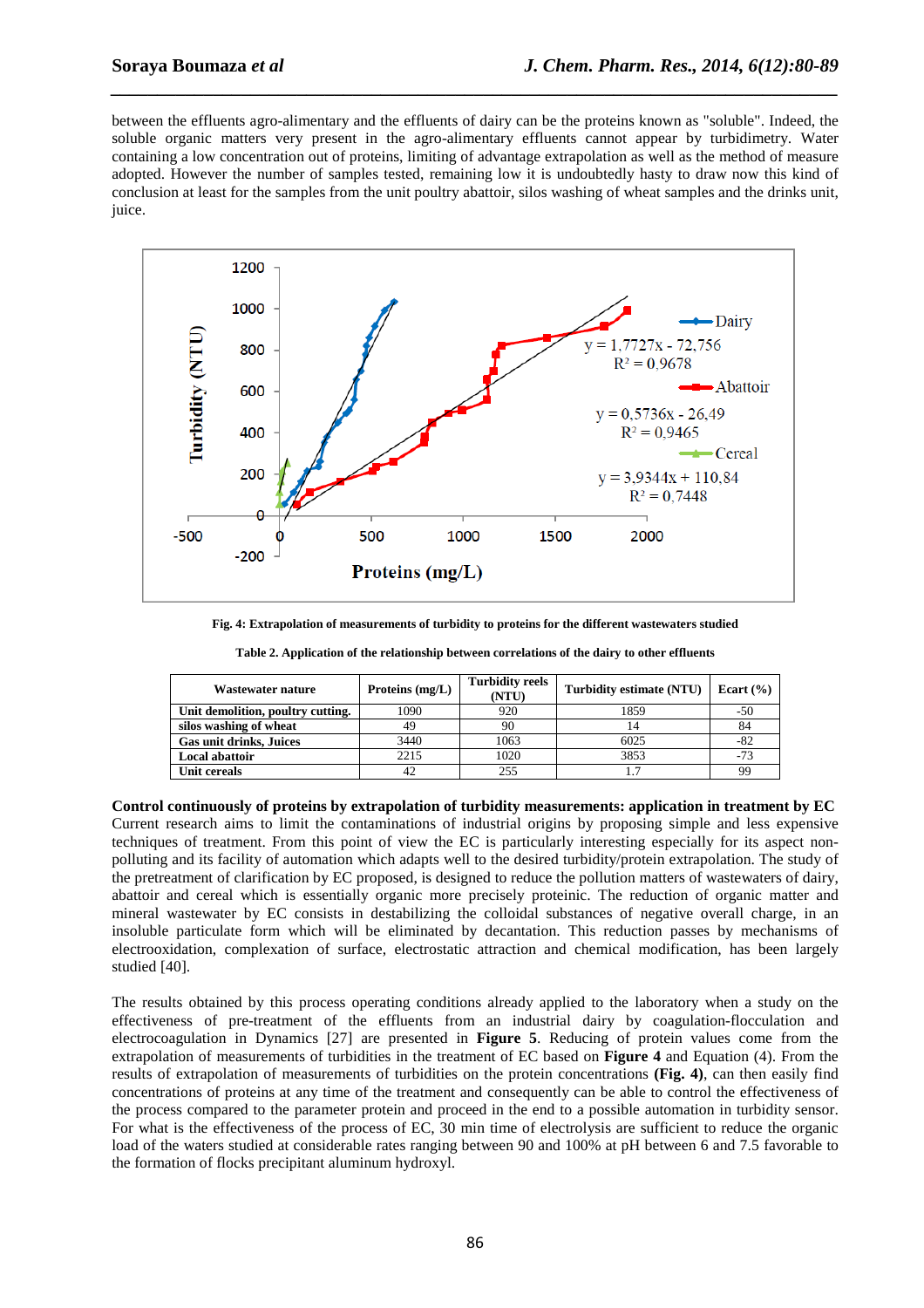

*\_\_\_\_\_\_\_\_\_\_\_\_\_\_\_\_\_\_\_\_\_\_\_\_\_\_\_\_\_\_\_\_\_\_\_\_\_\_\_\_\_\_\_\_\_\_\_\_\_\_\_\_\_\_\_\_\_\_\_\_\_\_\_\_\_\_\_\_\_\_\_\_\_\_\_\_\_\_*



Which: common operating conditions are: current density = 15 mA/cm<sup>2</sup>, electrode gap = 1 cm, Flow rate = 1.75 mL/min, electrolyte Support KCl *2×10- 2 mol/L, special operating conditions:Dairy: initial pH 6.9; initial turbidity 1035 NTU; proteins 624 mg/L Abattoir: initial pH 6.5; initial turbidity 1020 NTU; proteins 2215 mg/L Cereal: initial pH 5.3, initial 255 NTU turbidity; proteins 42 mg/L*

In addition, the other parameters controlled punctually before and at end of treatment, namely: TSS, BOD, COD undergo also considerable abatements **(Table 3)** but their content remain high if one refers to the Algerian standard of industrial waste [28]. Although the good clarification of water, complementary treatment is in this case necessary to eliminate the dissolved organic matter, before to a rejection of the treated water into the surrounding aquatic environment or their reuse.

|                                  | Dairy wastewater |                  |                    |              | abattoir wastewater |                    | Cereal wastewater |                  |                    |
|----------------------------------|------------------|------------------|--------------------|--------------|---------------------|--------------------|-------------------|------------------|--------------------|
| <b>Parameters</b>                | Raw water        | water<br>Treated | $(%)$ of reduction | water<br>Raw | Treated water       | $(%)$ of reduction | water<br>Raw      | water<br>Treated | $(%)$ of reduction |
| <b>Temperature</b> $(^{\circ}C)$ | 24               |                  |                    | 23           |                     |                    | 23                |                  |                    |
| рH                               | 6.9              | 8.8              |                    | 6.5          | 8.7                 |                    | 5.3               | 7.9              |                    |
| $TSS$ (mg/L)                     | 430              | 47.3             | 89                 | 250          | 70                  | 72                 | 218               | 34               | 84.4               |
| $\text{COD (mgO}_2/L)$           | 5118             | 588.6            | 88.5               | 9442         | 2143                | 77.3               | 952               | 174.2            | 81.7               |
| $BOD_5(mgO2/L)$                  | 1270             | 99               | 92.2               | 2810         | 533.9               | 81                 | 183               | 54.3             | 70.3               |
| Turbidity (NTU)                  | 1035             | 5.1              | 99.5               | 1020         | 4.1                 | 99.6               | 255               | 2.2              | 99                 |
| Proteins (mg/L)                  | 624              | 44.9             | 92.8               | 2125         | 11.3                | 99.46              | 42                | $\Omega$         | 100                |

**Table 3. Quality of wastewater before and after the treatment by EC** 

#### **CONCLUSION**

The implementation of turbidimetry to evaluate proteins from wastewater of dairy, abattoir and cereal, appeared positive. It proves to be effective in terms of time of analysis and precision, thus avoiding the disadvantages of the use of classical methods for the determination of proteins which are essentially: long and costly. The correlation and extrapolation in this context, first required an update analytically which consists in measuring in different waters, the proteins by the method of Bradford for a range standard going until 1g/L. The experience of the extrapolation of turbidity in protein measurements is possible between these two parameters, even at high dilution of samples. However the cereal unit presents a low correlation coefficient ( $\mathbb{R}^2 \sim 0.74$ ) compared to other waters. Extrapolation has been validated successfully on an application of treatment of these waters by EC. Of course, extrapolation is possible only for the ranges of concentration of proteins and tested turbidities values. These results make it possible to control the effectiveness of this technique compared to the protein parameter and to possibly perform turbidity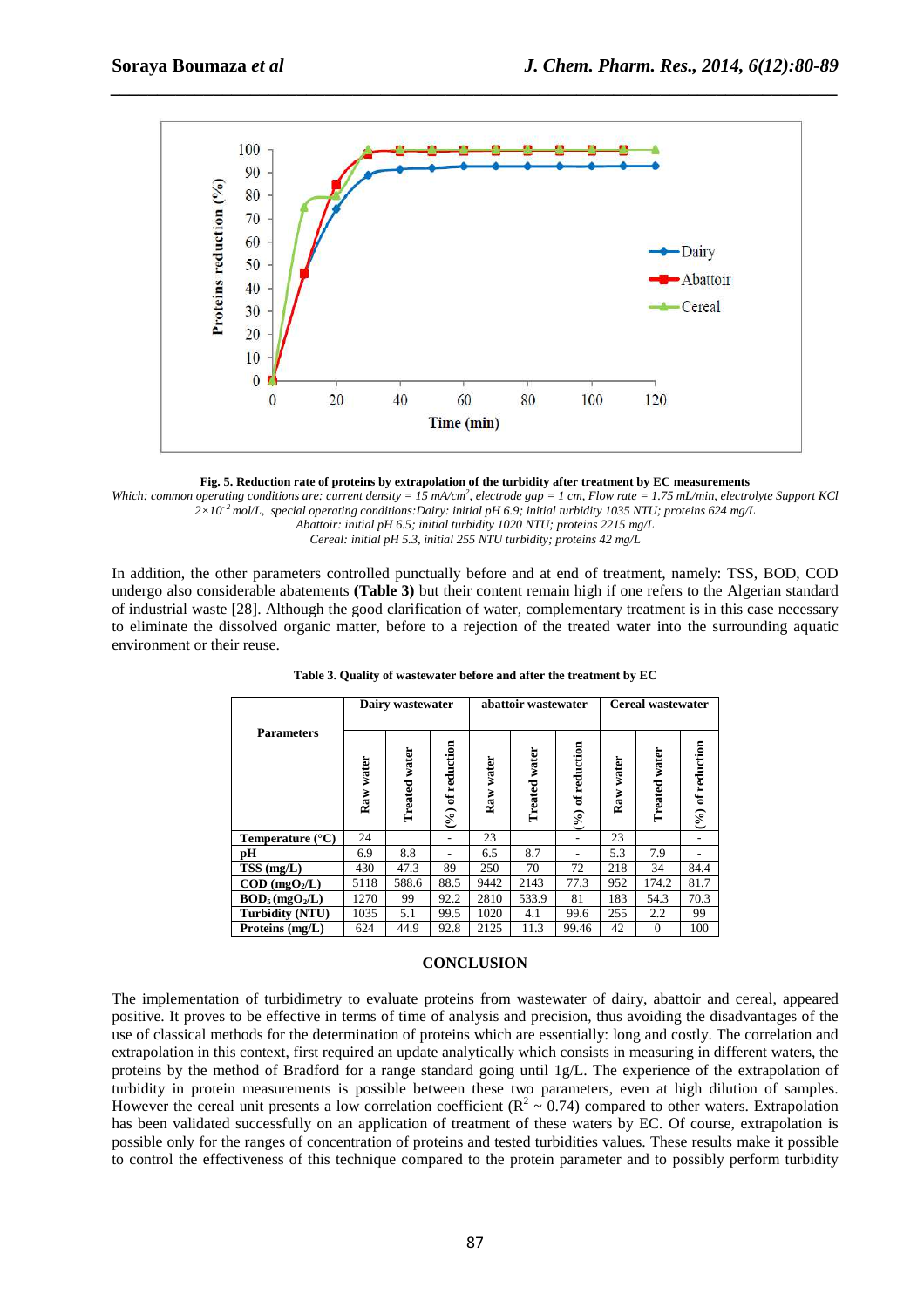sensor automation. On the other hand, it was found that enlargement of the extrapolation to effluent of different nature is to be taken with caution.

*\_\_\_\_\_\_\_\_\_\_\_\_\_\_\_\_\_\_\_\_\_\_\_\_\_\_\_\_\_\_\_\_\_\_\_\_\_\_\_\_\_\_\_\_\_\_\_\_\_\_\_\_\_\_\_\_\_\_\_\_\_\_\_\_\_\_\_\_\_\_\_\_\_\_\_\_\_\_*

#### **Acknowledgments**

Authors acknowledge the financial support of the Ministry of Higher Education and Scientific Research (Algeria).

#### **REFERENCES**

[1] A Abid; A Zouhri; A Ider; S Kholtei, *Revue des Energies Renouvelables,* **2009**, 12, 321-330.

[2] F Rouessac, A Rouessac. Analyse chimique - Méthodes et techniques instrumentales modernes,  $5^{em}$  Edition, DUNOD, Paris, **2000**, 380-390.

[3] Eurachem Guide. The Fitness for Purpose of Analytical Methods, A Laboratory Guide to Method Validation and Related Topics, 1st Edition, Eurachem: United Kingdom, **1998,** 1**-**54.

[4] A Maréchal; M Aumond; G Ruban, *La Houille Blanche*, **2001,** 5, 81-86.

[5] G Ruban; JL Bertrand-Krajewski; G Chebbo; MC Gromaire; C Joannis, *La Houille Blanche revue international de l'eau,* **2006**, 4, 126-135.

[6] C Lacour; G Chebbo; C Joannis, *TSM.,* **2010***,* 1/2, 47-53.

[7] F Vandelannoote; F Desetables, *TSM.*, **2010**, 1/2, 72-75.

[8] H Guillou; JP Pelissier; R Grappin, *Le Lait,* **1976***,* 66, 143-175.

[9] B Godon, W Loisel. Protéines, In: Deymier B., J.L. Multon and D. Simon (eds.). Techniques d'Analyse et de contrôle dans les industries agro-alimentaire, Tec et Doc Lavoisier, Paris, **1981**, 187-205.

[10] H Barbosa; NKH Slater; JC Marcos, *Anal. Biochem.,* **2009***,* 395, 108–110.

[11] MG Antov; MB Šc´iban; NJ Petrovic, *Bioresour. Technol.*, **2010**, 101, 2167–2172.

[12] SC Silvério; S Moreira; AMF Milagres; EA Macedo; JA Teixeira; SI Mussatto, *Anal. Biochem.,* **2012**, 421, 719–724.

[13] JC Boeglin. Pollution industrielle de l'eau : caractérisation, classification, mesure, Techniques de l'ingénieur, Traité de génie des procédés, **1999**, 1-12.

[14] J Rodier. L'analyse de l'eau, Eaux naturelles - Eaux résiduaires - Eaux de mer, 8ème Edition, DUNOD, Paris, **1996**, 1-1383.

[15] Mémento Technique de l'eau. L'eau et ses propriétés, 10ème Edition, Degrémont, Paris, **2005**, 1-880.

[16] AFNOR (Association Française de Normalisation). Recueil de normes françaises, Eaux : méthodes d'essais. Paris: France, **1979,** 1-342.

[17] MM Bradford, *Anal. Biochem.,* **1976**, 72, 248-254.

[18] APHA, AWWA, WEF, Standard Methods for the Examination of Water and Wastewater 21<sup>st</sup> Edition,

Baltimore: American Public Health Association, **2005,** 1**-**1368.

[19] MJ Matteson; RL Dobson; RWJ Glenn; NS Kukunoor; WHI Waits; EJ Clayfield, *Colloid. Surface.,* **1995***,* 104, 101–109.

[20] MF Ni'am; O Fadil; S Johan; F Zulfa, *Malaysian. J. Anal. Sci.*, **2007**, 11(1), 198-205.

[21] E Bazrafshan; KA Ownagh; AH Mahvi, *E- J. Chem.*, **2012**, 9 (4), 2297-2308.

[22] JC Donini; J Kan; J Szynkarczuk; TA Hassan; KL Kar, *Can. J. Chem. Eng., 1994,* 72, 1007–1012.

[23] AI Ivanishvili; VI Przhegorlinskii; TD Kalinichenko, *Soviet. J. Wat. Chem. Technol.,* **1987***,* 9, 468–469.

[24] PK Holt; GW Barton; M Wark; CA Mitchell, *Colloid. Surface.,* **2002***,* 211, 233–248.

- [25] M Kobya; OT Can; M Bayramoglu, *J. Hazard. Mater., 2003,* 100 (1-3), 163-178.
- [26] S Chaturvedi, *Int. J. Mod. Eng. Res., 2013,* 3 (1), 109-115.
- [27] A Aitbara; S Hazourli; S Boumaza; S Touahria; M Cherifi, *Rev Sci Technol, Synthèse., 2013,* 26, 103-111.

[28] JORA (Journal Officiel de la République Algérienne), Annexe des valeurs limites maximales des paramètres de rejet des installations de déversement industrielles, **2006**, 26, 1-27.

[29] A Khoudir; H Lamari; S Louehli, *L'Eau, l'Industrie, les Nuisances.,* **1997***,* 203: 37–39.

[30] DI Massé; L Masse, *Can. Agric. Eng.,* **2000***,* 42 (3), 139-146.

[31] G Roa-Morales; E Campos-Medina; J Aguilera-Cotero; B Bilyeu; C Barrera-Diaz, *Sep. Purif. Technol., 2000,*  54, 124–129.

[32] F Meinck; H Stooff; H Kohlschutter. Les eaux résiduaires industrielles, 2eme Edition, Masson, Paris, **1977**, 863.

- [33] G Sachon, *Revue des ENIL*, **1980**, 51, 21-28.
- [34] Jl Bertrand-Krajewski; C Joannis; G Chebbo; G Ruban; M Métadier; C Lacour, *TSM*., **2010**, 1/2 ,36–46.
- [35] L Masse; KJ Kennedy; SP Chou, *Bioresour. Technol.,* **2001***,* 77, 145-155.
- [36] A Mohseni-Bandpi; H Bazari, *Iran. J. Environ. Health Sci. Eng.,* **2004***,* 1, 65-69.
- [37] S Satyanarayan; Ramakant; AP Vanerkar, *Environ. Technol.,* **2005**, 26, 441- 447.

[38] T Pavón-Silva; V Pacheco-Salazar; JC Sánchez-Meza; G Roa- Morales; A Colín-Cruz, *J. Environ. Sci. Health, Part A.,* **2009***,* 44, 108-115,

[39] LAS Miranda; JAP Henriques; LO Monteggia, *Braz. J. Chem. Eng.,* **2005***,* 22 (4), 601 – 610.